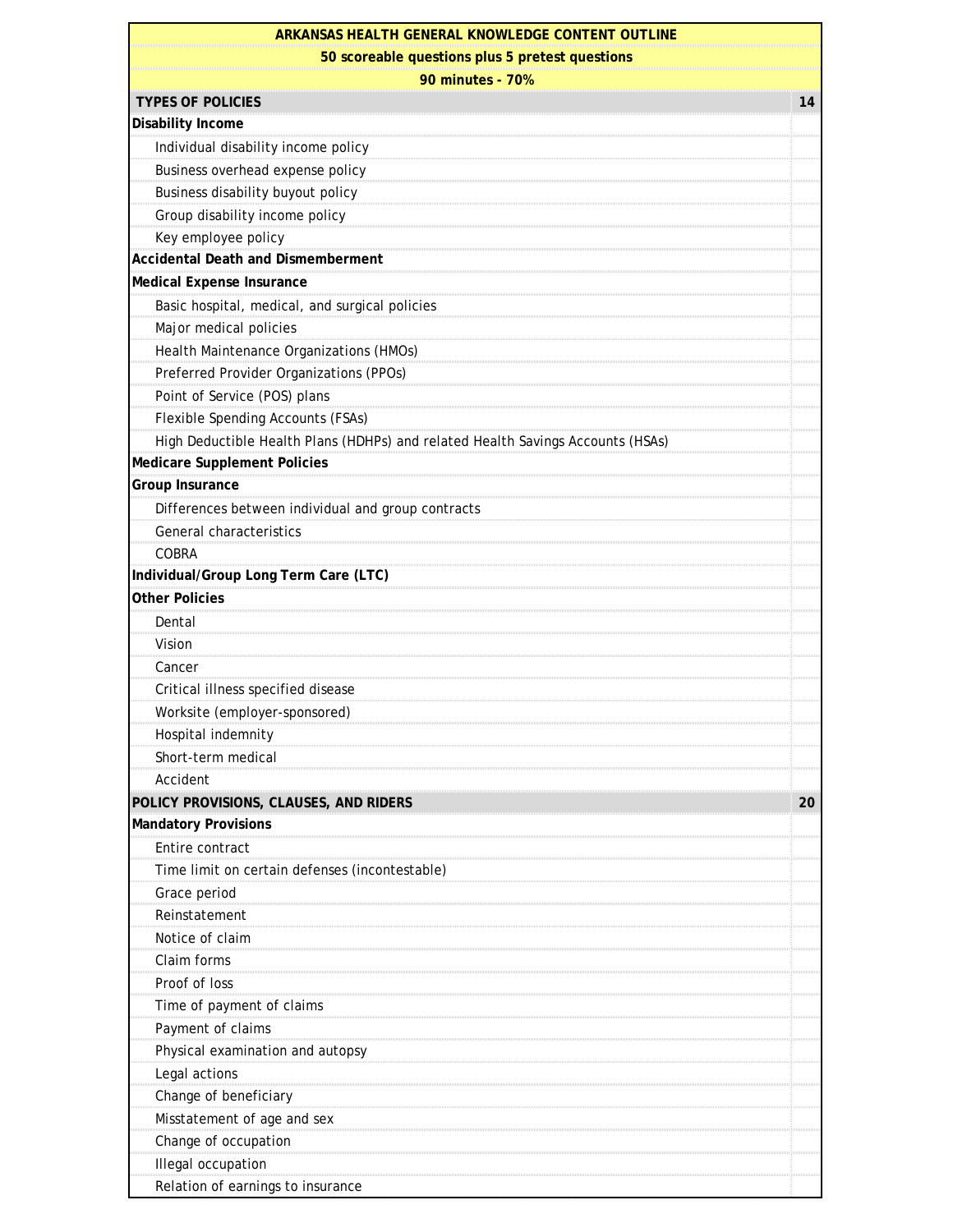| <b>Other Provisions and Clauses</b>                                                                                     |   |
|-------------------------------------------------------------------------------------------------------------------------|---|
| Insuring clause                                                                                                         |   |
| Free look                                                                                                               |   |
| <b>Consideration clause</b>                                                                                             |   |
| Probationary period                                                                                                     |   |
| Elimination period                                                                                                      |   |
| Waiver of premium                                                                                                       |   |
| <b>Exclusions and limitations</b>                                                                                       |   |
| Preexisting conditions                                                                                                  |   |
| Coinsurance                                                                                                             |   |
| Deductibles                                                                                                             |   |
| Eligible expenses                                                                                                       |   |
| Copayments                                                                                                              |   |
| Pre-authorizations and prior approval requirements                                                                      |   |
| Usual, reasonable, and customary (URC) charges                                                                          |   |
| Lifetime, annual, or per cause maximum benefit limits                                                                   |   |
| <b>Riders</b>                                                                                                           |   |
| Impairment/exclusions                                                                                                   |   |
| Guaranteed insurability                                                                                                 |   |
| <b>Rights of Renewability</b>                                                                                           |   |
| Noncancelable                                                                                                           |   |
| Cancelable                                                                                                              |   |
| Guaranteed renewable                                                                                                    |   |
| <b>SOCIAL INSURANCE</b>                                                                                                 | 3 |
| Medicare (Parts A, B, C, D)                                                                                             |   |
| Medicaid                                                                                                                |   |
| <b>Social Security Benefits</b>                                                                                         |   |
| <b>OTHER INSURANCE CONCEPTS</b>                                                                                         | 4 |
| Total, Partial, Recurrent, and Residual Disability                                                                      |   |
| Owner's Rights                                                                                                          |   |
| <b>Dependent Children Benefits</b>                                                                                      |   |
| <b>Primary and Contingent Beneficiaries</b>                                                                             |   |
| <b>Modes of Premium Payments</b>                                                                                        |   |
| Nonduplication and Coordination of Benefits (e.g., primary vs. excess)                                                  |   |
| Occupational vs. Non-occupational                                                                                       |   |
| Tax Treatment of Premiums and Proceeds of Insurance Contracts (e.g., disability income and                              |   |
| medical expenses, etc.)                                                                                                 |   |
| Managed Care                                                                                                            |   |
| <b>Workers Compensation</b>                                                                                             |   |
| Subrogation                                                                                                             |   |
| FIELD UNDERWRITING PROCEDURES                                                                                           | 9 |
| <b>Completing the Application</b>                                                                                       |   |
| Explaining Sources of Insurability and HIPAA Privacy Information (e.g., MIB Report, Fair Credit<br>Reporting Act, etc.) |   |
| Initial Premium Payment and Receipt and Consequences of the Receipt (e.g., medical examination,                         |   |
| etc.)<br>Submitting Application (and initial premium if collected) to company for underwriting                          |   |
| <b>Policy Delivery</b>                                                                                                  |   |
| Explaining Policy and its Provisions, Riders, Exclusions, and Ratings to Clients                                        |   |
| Replacement                                                                                                             |   |
| <b>Contract Law</b>                                                                                                     |   |
| Elements of a contract                                                                                                  |   |
|                                                                                                                         |   |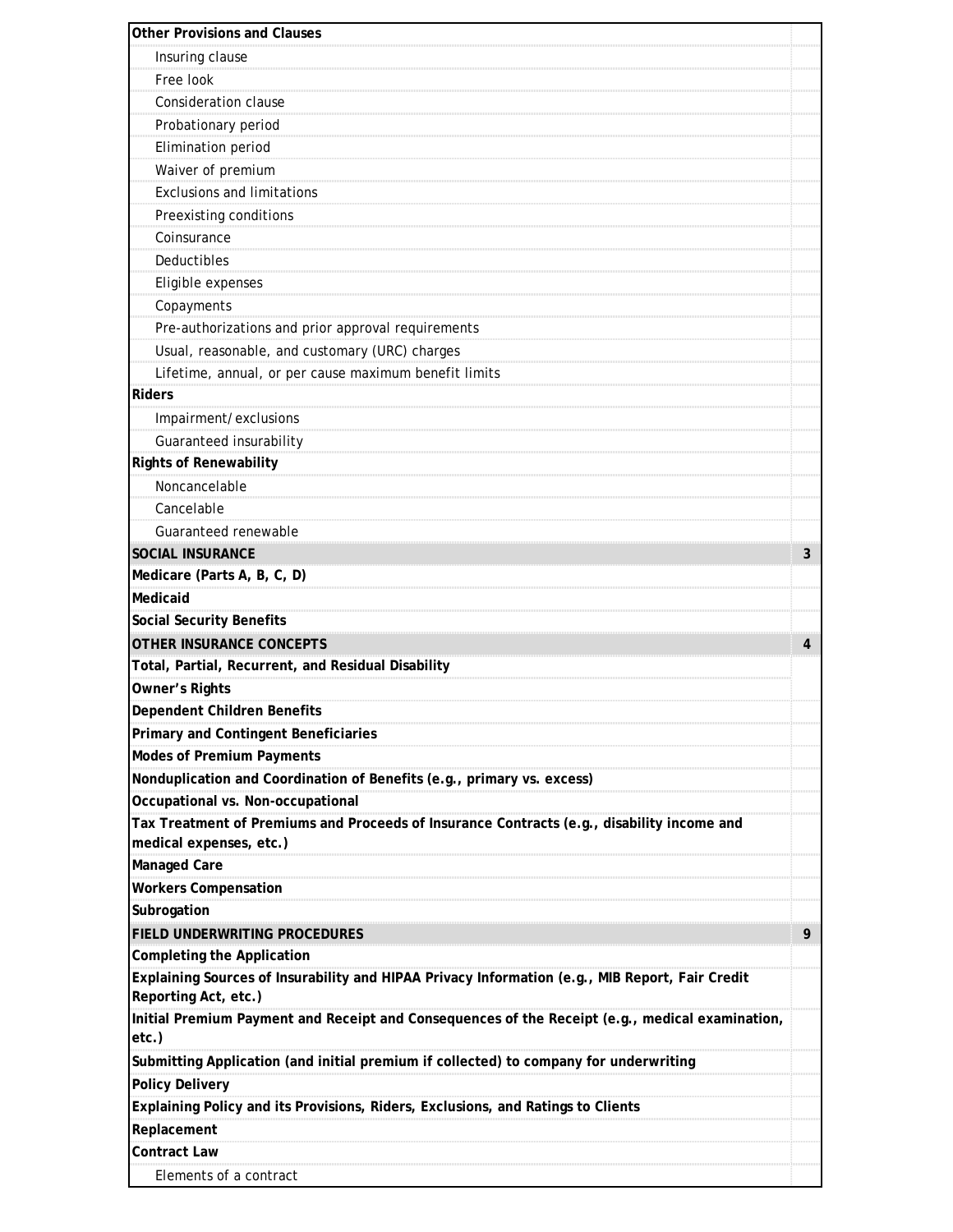| Insurable interest                       |  |
|------------------------------------------|--|
| Warranties and representations           |  |
| Unique aspects of the insurance contract |  |
| Conditional                              |  |
| Unilateral                               |  |
| Adhesion                                 |  |
|                                          |  |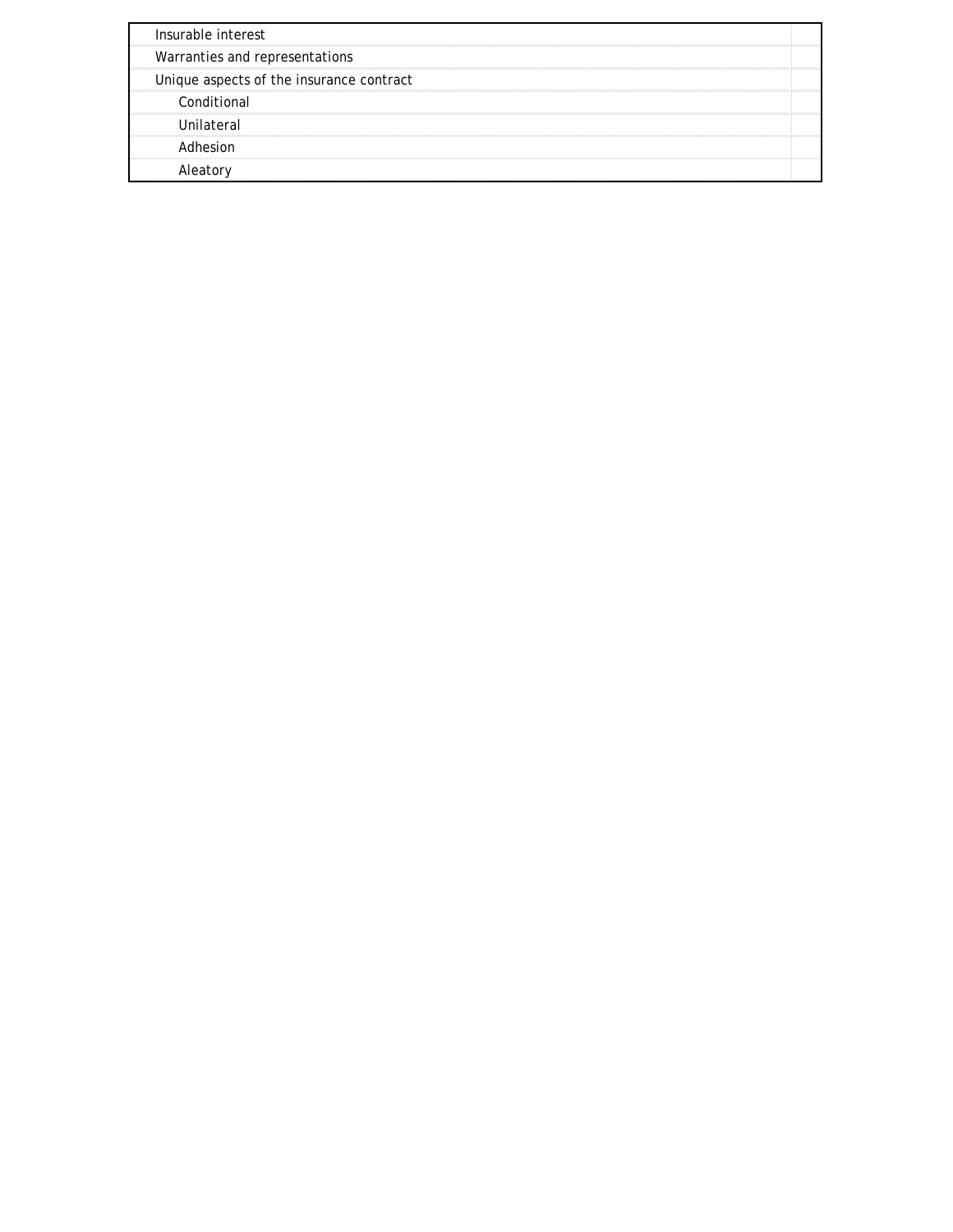| <b>HEALTH ARKANSAS SPECIFIC CONTENT OUTLINE</b>                                                                                                      |  |
|------------------------------------------------------------------------------------------------------------------------------------------------------|--|
| 30 scoreable questions plus 5 pretest questions                                                                                                      |  |
| 60 minutes - 70%                                                                                                                                     |  |
|                                                                                                                                                      |  |
| ARKANSAS STATUTES, RULES, AND REGULATIONS COMMON TO LIFE AND HEALTH INSURANCE                                                                        |  |
| The Insurance Commissioner (Ref: 23-60-108; 23-61-102, 103, 108, 110, 201, 202, 301-307)                                                             |  |
| Appointment                                                                                                                                          |  |
| General duties and powers                                                                                                                            |  |
| <b>Examination of records</b>                                                                                                                        |  |
| Hearings/notice of hearings/orders                                                                                                                   |  |
| Penalties                                                                                                                                            |  |
| Definitions (Ref: 23-60-102; 23-63-201, 202; 23-69-102; 23-74-105)                                                                                   |  |
| Authorized and unauthorized companies                                                                                                                |  |
| Domestic, foreign, and alien companies                                                                                                               |  |
| Fraternals                                                                                                                                           |  |
| Stock and mutual companies                                                                                                                           |  |
| Certificate of authority                                                                                                                             |  |
| Insurance transaction                                                                                                                                |  |
| Licensing (Ref: 23-64-102, 202, 203, 210, 214-218, 220, 223, 301, 302-305; 23-66-209)                                                                |  |
| Persons required to be licensed                                                                                                                      |  |
| Producer                                                                                                                                             |  |
| Consultant                                                                                                                                           |  |
| Resident/nonresident                                                                                                                                 |  |
| Temporary license                                                                                                                                    |  |
| Producer appointment/termination of contract                                                                                                         |  |
| Exemptions/exceptions                                                                                                                                |  |
| Maintaining a license                                                                                                                                |  |
| Continuing education                                                                                                                                 |  |
| Change of address                                                                                                                                    |  |
| Administrative fees                                                                                                                                  |  |
| Renewal, suspension, or revocation of license                                                                                                        |  |
| Producer Responsibilities (Ref: 23-64-223, 224, 23-65-101)                                                                                           |  |
| Fiduciary capacity                                                                                                                                   |  |
| Commissions                                                                                                                                          |  |
| Fraud reporting                                                                                                                                      |  |
| Life and Health Insurance Guaranty Association Act (Ref: 23-96-101, 102, 104, 106, 111, 112)                                                         |  |
| Marketing Practices (Ref: 23-66-206, 210, 211, 306; Rule and Reg. 43: 7-9)                                                                           |  |
| Unfair claims practices                                                                                                                              |  |
| Unfair methods of competition                                                                                                                        |  |
| Rebating                                                                                                                                             |  |
| Misrepresentation                                                                                                                                    |  |
| False advertising                                                                                                                                    |  |
| Defamation                                                                                                                                           |  |
| <b>False financial statements</b>                                                                                                                    |  |
| Boycott, coercion, intimidation                                                                                                                      |  |
| Unfair discrimination                                                                                                                                |  |
| Twisting                                                                                                                                             |  |
| Churning of business                                                                                                                                 |  |
| Advertising: producer responsibilities                                                                                                               |  |
| ARKANSAS LAWS, RULES, AND REGULATIONS PERTINENT TO HEALTH INSURANCE ONLY                                                                             |  |
| Policy Provisions (Ref: 23-62-103; 23-79-119, 129, 139; 23-85-104-120, 123, 126, 131, 133; 23-99-203;<br>Rule and Reg. 18: 5, 7 Rule and Reg. 19: 7) |  |